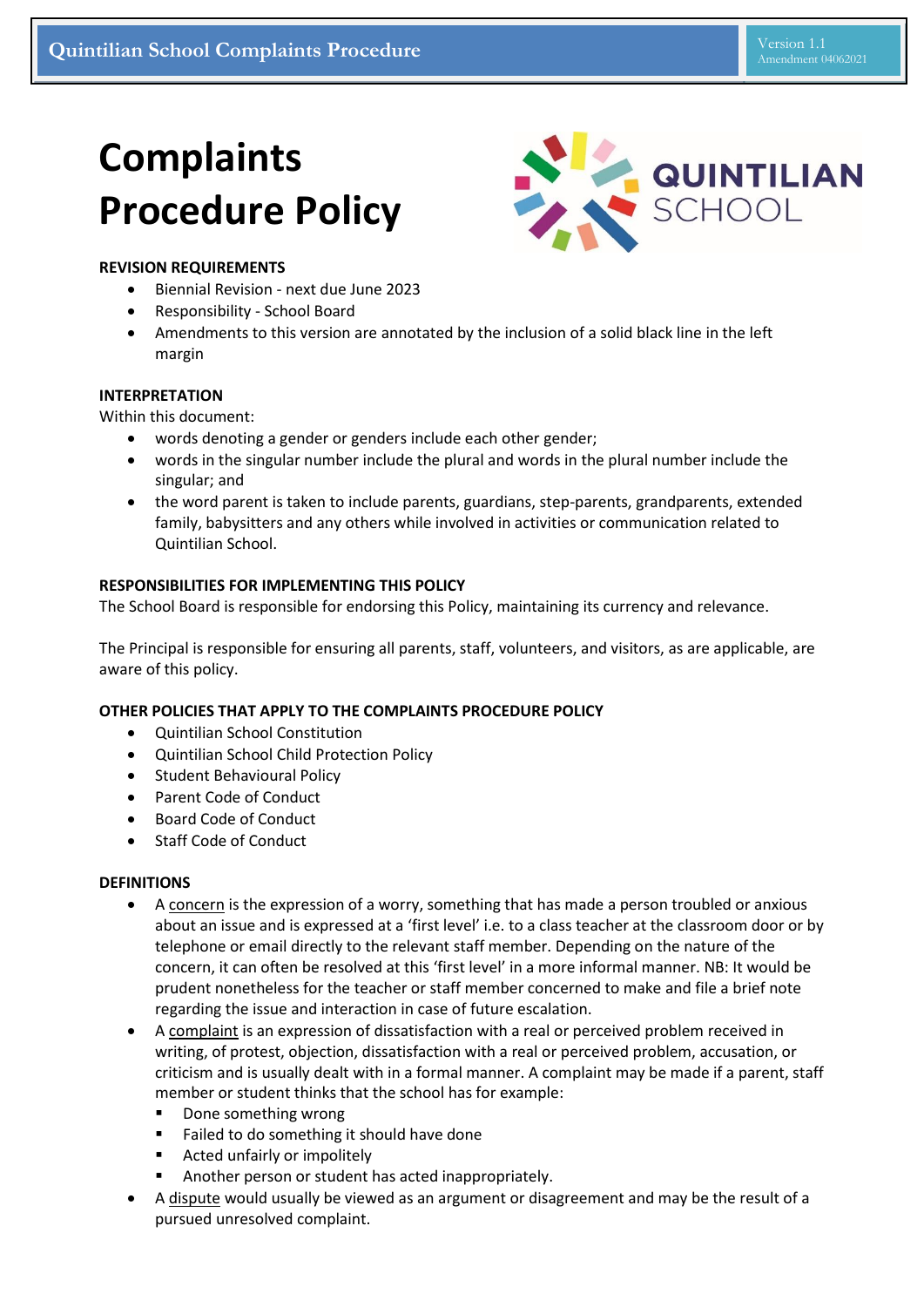## **PREFACE**

Quintilian School as a community school recognises and encourages parental involvementin the education of their children. The school recognises that under the Western Australian School Education Act 1999 it must have in place a dispute resolution procedure. The Education Act 1999 also includes a standard, applicable to Non-Government Schools that relates to 'the response to, and recording of, complaints and disputes at schools.' Sec 159(1)(k). This policy incorporates those standards.

Complaints, were possible, are to be resolved closest to the source of the complaint.

## **INTRODUCTION**

Complaints occur from time to time and the School is committed to achieving an effective resolution in a positive atmosphere. This policy and procedure sets out the process by which complaints are to be addressed in a confidential, expeditious and sensitive way.

A positive resolution will most often arise where there is clear communication, an opportunity for all parties to express their views and be heard. As such, the School encourages parties to agree upon a method of resolution.

The School considers that accurate record-keeping during the process of hearing a complaint and respect for confidentiality of those involved are important elements in the complaints handling process.

The School expects that complaints will be handled in a respectful manner in the best interests of students of the School as a whole.

It is essential that our procedure is child friendly. To ensure this the School has used the 'Are You Listening Guidelines' produced by the WA Commissioner for Children and Young People to ensure students are able to raise concerns easily within the school.

Complaints from members of the public will be treated in a similar way to complaints from parents, staff and students, although most complaints from the public would be referred directly to the Principal.

All students, parents, staff and other members of the School community are covered by this policy.

The School has a Child Protection Policy with a stated Code of Conduct and Reporting Process, and a Sexual Harassment Policy. These policies, and their procedures, take precedence over the Complaints Policy at all times.

The school listens to the parent body in a number of ways:

- Parents are actively encouraged to be partners in their child's education.
- Class meetings are held on a regular basis and at least each year.
- Teachers are available to parents before and after normal classroom hours and parents are encouraged to firstly discuss matters directly with teachers. *Refer Quintilian School Parent Code of Conduct for the details of the School Communication Process.*
- Parental surveys are held linked to specific matters.
- Parent forums are held where appropriate.
- Board newsletter items are regularly included in the school newsletter.
- School and class newsletters are published regularly during term times.
- Parents are welcome to discuss any matter with the Principal.
- Parents may contact Board members to raise concerns and may write to the School Board for formal consideration of their complaints.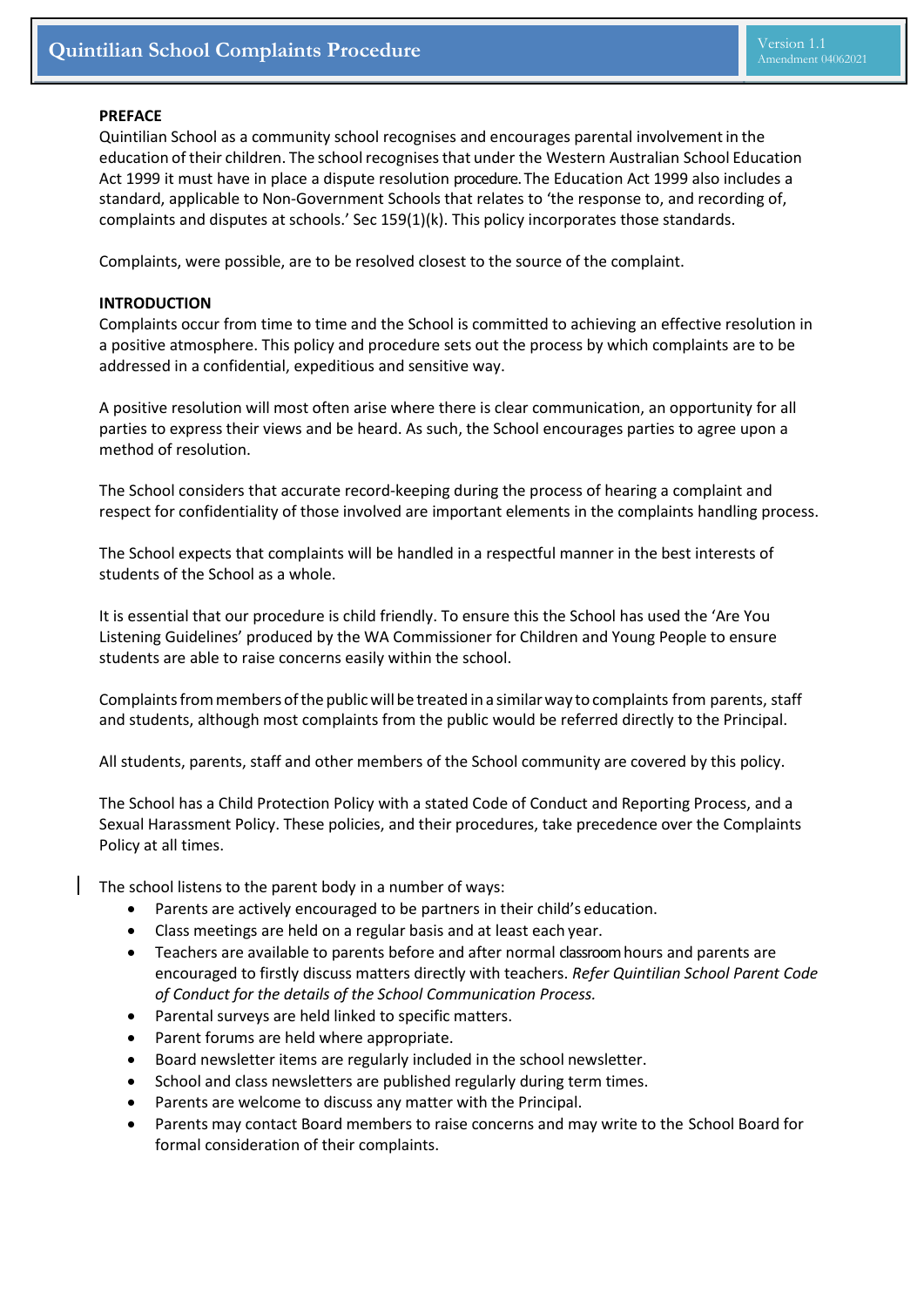#### **COMMUNICATION AND TRAINING**

The school will make information about procedures for addressing concerns and complaints readily available via the school website to parents and the school community, in clear and easy-to-understand language.

The school will:

- brief all members of staff about its procedures to address concerns and complaints; and
- provide staff with access to training and support appropriate to their responsibilities under these procedures.

## **STUDENTS' COMPLAINTS, PROBLEMS OR CONCERNS**

Itis wellrecognised that'empowering children and young people to understand their rights, to report problems and concerns and effectively support them to address the issue raised is critical. Taking children and young people seriously if they raise amatter of concern and ensuring that staff and volunteers have appropriate training and processes to ensure that such matters are dealt with effectively' is of paramount importance. Taken from Summary *– [Creating Child Safe Organisations](https://www.ccyp.wa.gov.au/media/1513/report-child-safe-creating-child-safe-organisations-consultation-with-children-and-young-people-june-2015.pdf)  [Report](https://www.ccyp.wa.gov.au/media/1513/report-child-safe-creating-child-safe-organisations-consultation-with-children-and-young-people-june-2015.pdf) on [Consultation with Children and Young People June 2015,](https://www.ccyp.wa.gov.au/media/1513/report-child-safe-creating-child-safe-organisations-consultation-with-children-and-young-people-june-2015.pdf) WA Commissioner for Children and Young People.*

At Quintilian School, students are encouraged to raise concerns with any member of staff with whom they feel comfortable, whether it is the class teacher, another teacher, a member of the support staff or the Principal. Students may also raise concerns via a parent, guardian or any trusted person. Students may raise concerns in any manner they feel most comfortable with, for example, verbally, in writing or by email.

Complaints or concerns that may appear trivial in the first instance will still be treated seriously. Quintilian School recognises that students may test the complaints procedures on relatively minor issues before finding the confidence to raise something painful, such as bullying or another more serious matter.

With all student concerns, but particularly if the complaint or concern is a difficult one, or if exploration of the concern raised will take time, it is understood that a student may need support from another student or from a trusted adult. Students are to be encouraged to choose a person with whom they feel comfortable to provide this support.

#### **LODGING COMPLAINTS**

We encourage parents or students who have concerns to make it known to the School as soon as possible. We are more than willing to listen and to work together to find a resolution to the issue. Often what may seem to be a small issue or concern can be addressed easily, but if left can escalate into major and more difficult issues.

All complaints will be handled to ensure natural justice and procedural fairness principles are applied to all parties. In the first place, if a concern is regarding classroom matters, then this matter should be raised with the teacher concerned. If the matter cannot be resolved with the teacher, oris of a serious nature, then parents are encouraged to raise their concerns with the Principal. Meetings will be arranged as soon as is possible so that resolution can be as quick as possible. However, the Principal may not be able to resolve the matter until they have discussed the matter with the staff member or other parties concerned.

The Principal shall inform the Board Chair or all serious complaints and all disputes.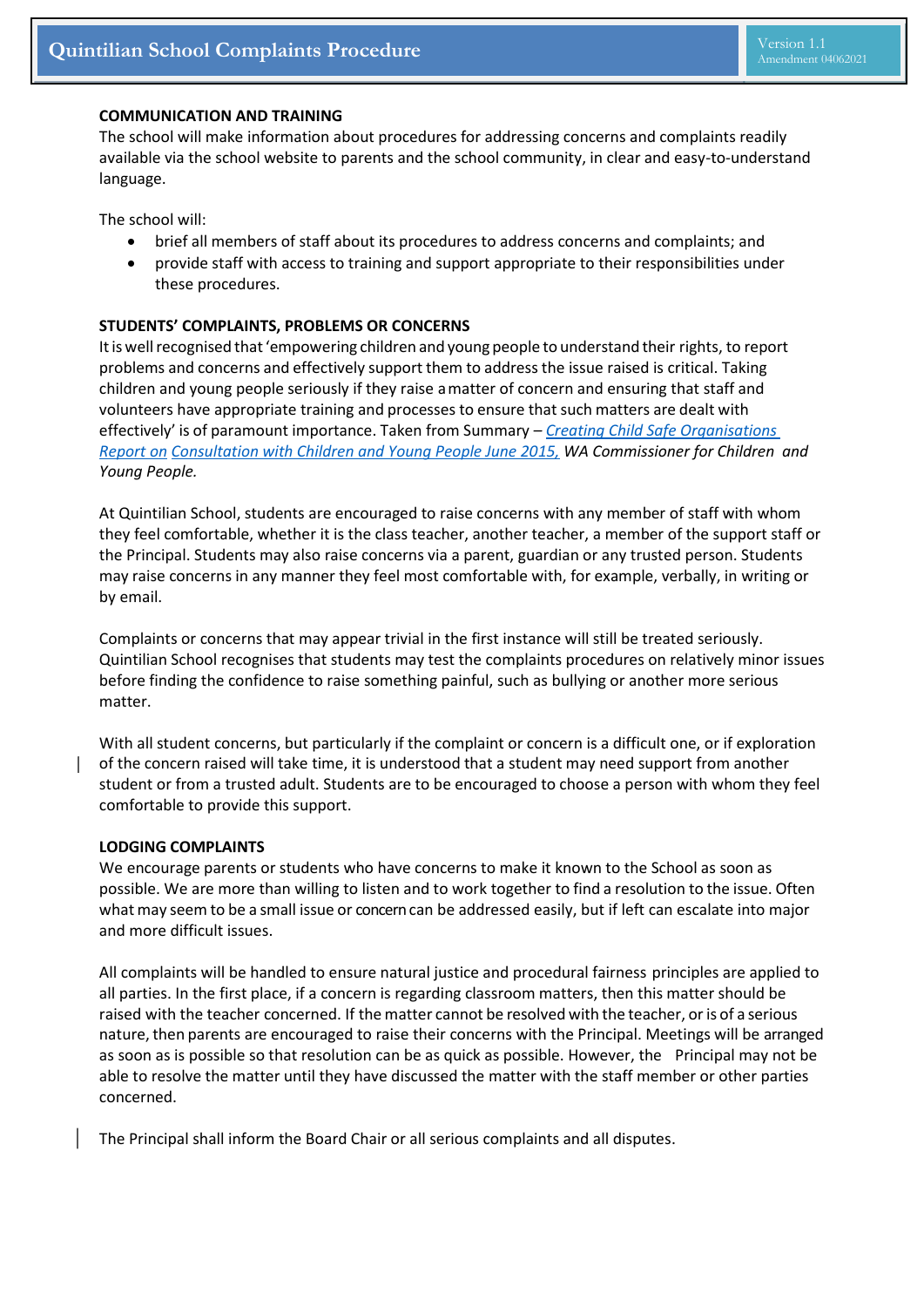Details of serious complaints and those requiring ongoing monitoring/investigation will be recorded and will contain the following information:

- The date when the issue was raised
- Name of the parent, staff member
- Name of the student
- Brief statement of the matter
- Staff, parents, students involved
- Details of follow up telephone calls or conversations
- Brief statement of the outcome
- Date of closure of the compliant
- Any referral to the Board Chair

Copies of correspondence will be kept electronically and copies of letters or reports kept on the staff member or student's file.

## **PROCEDURAL FAIRNESS**

All decisions and investigations must be approached with Procedural Fairness at all times. Procedural fairness is concerned with the procedures used by a decision maker rather than the actual outcome reached. It requires a fair and proper procedure be used when making a decision.

The rules of procedural fairness require:

- a hearing appropriate to the circumstances;
- lack of bias;
- evidence to support a decision; and
- inquiry into matters of dispute.

The duty to act fairly requires that:

- the decision maker must have an open mind (free from bias) when reading/listening to what is said by both parties; and
- people whose interests will be affected by the decision must have the chance to give a response before the decision is made, but after all important information has been gathered.

#### **CONFIDENTIALITY**

This is an important issue for students, parents and staff. It is important that any complaint be treated in a confidential manner and with respect to all parties.

It may be possible to deal with a problem without naming individuals. Even if no name is given, the matter and process to resolve the complaint may be clear. Depending on the nature of the complaint and on the circumstances, it may be impractical to investigate without identifying the member of staff, the parent or the child – it may also be in the interest of the staff member, parent or child to do so.

We cannot entirely rule out the need to make third parties outside the school aware of the complaint and possibly, also the identity of those involved. This would only be likely to happen where, for example, a child's safety was at risk or it became necessary to refer matters to the Police or other external authority. If information is passed to a third party, all parties will be informed, unless this is prevented by legal obligation.

Members of staff shall be informed of any complaint that might be damaging to their reputation. Such complaints will be known only to themselves and to those who have to be consulted.

Where there is a situation involving the police, the Principal, or next most senior staff member ifthe Principal is unavailable, must take responsibility for action in the school and the Board Chair should be informed as soon as possible.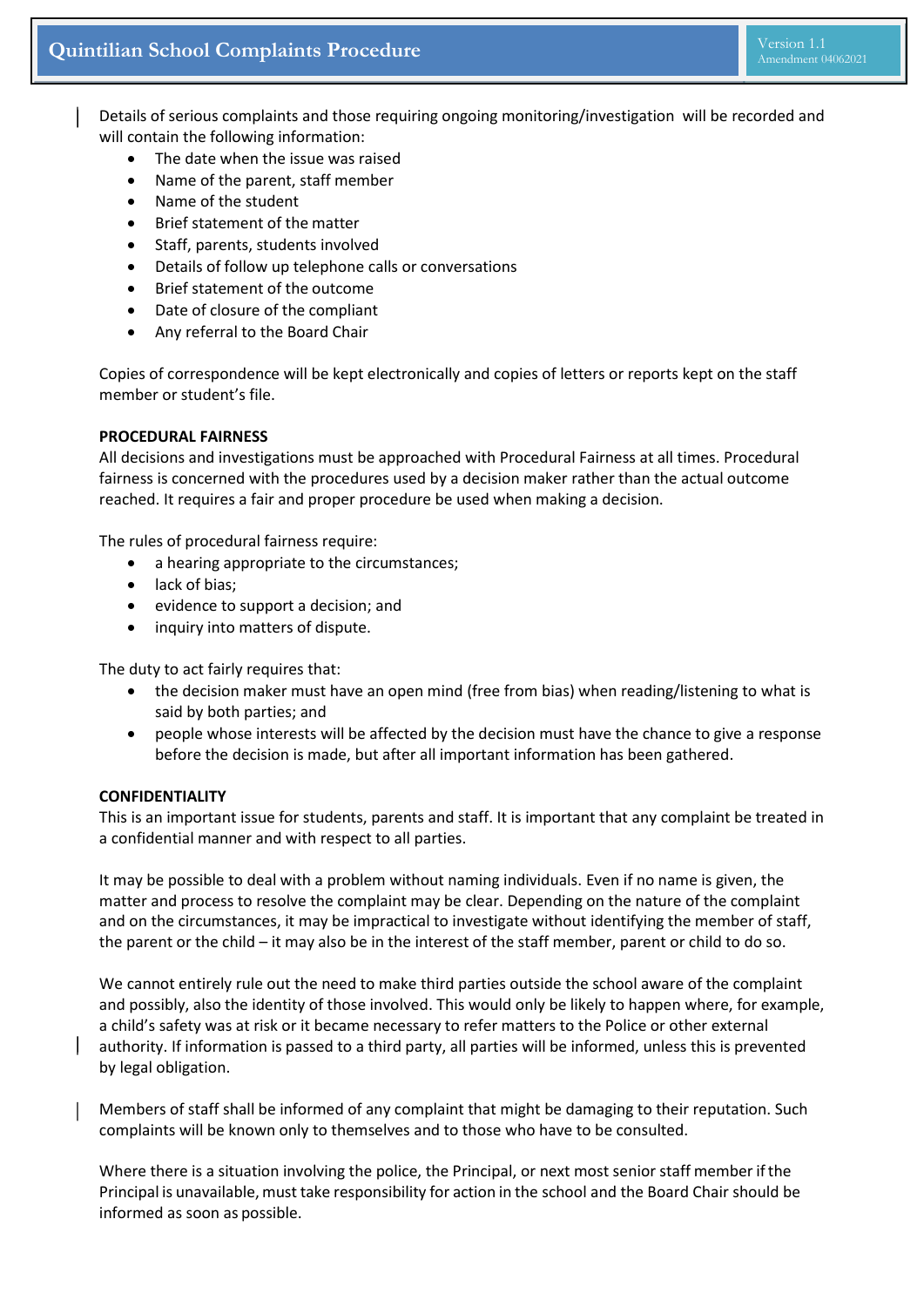#### **ANONYMOUS COMPLAINTS**

Quintilian School does accept anonymous complaints and will act judiciously in accordance with the seriousness of the compliant.

Anonymous allegations about child abuse (including physical, sexual, emotional, psychological, neglect or grooming), will be acted upon according to the Child Protection Policy.

Where a parent, staff member or student wishes to remain anonymous about any matter, it is at the Principal's discretion as to what action, if any, should be taken, depending on the nature of the complaint.

#### **RESOLUTION**

Sometimes the very acknowledgement of an issue is all that the parent, student or staff member requires and the feeling that their opinions are listened to and valued.Resolution may also come from any of the following:

- Parent, student or staff discussions with the staff member, parent or student to resolve the matter satisfactorily;
- Knowing that changes have been made and that matters will be different in the future;
- Knowing that the school is now alert to a possible problem;
- An outcome which may be different from the one they sought, but which they perceive to be well considered;
- A considered letter; and/or
- An apology, if appropriate.

With intractable complaints the Principal will raise the issue with the Board Chair. After discussion with the Principal, the Chair should respond to the parents, notifying them that they are reviewing the matter and will proceed under Rule 23 of the Quintilian Constitution which addresses Disputes and Mediation. If a briefing is required from a member of staff, this should occur in the presence of the Principal. If a meeting is requested, the Chair will offer to meet the parents at a time convenient to them. Those involved are:

- The Board Chair;
- The Principal and, at the most, one other member of staff; and
- The parents.

Parents and the staff member should be allowed to bring along a supportive friend who is not involved in the complaint. Legal representation is not appropriate at this stage.

If a solution is unable to be reached then the Chair should engage an independent arbitrator in accordance with *Rule 23 of the Constitution*.

## **WITHDRAWING A COMPLAINT**

A complaint can be withdrawn at any stage. If a complaint is withdrawn, the matter will be deemed to be closed. However, the complaint will still be recorded on the school's Complaints Register and a notation will be made to the effect that it has been withdrawn.